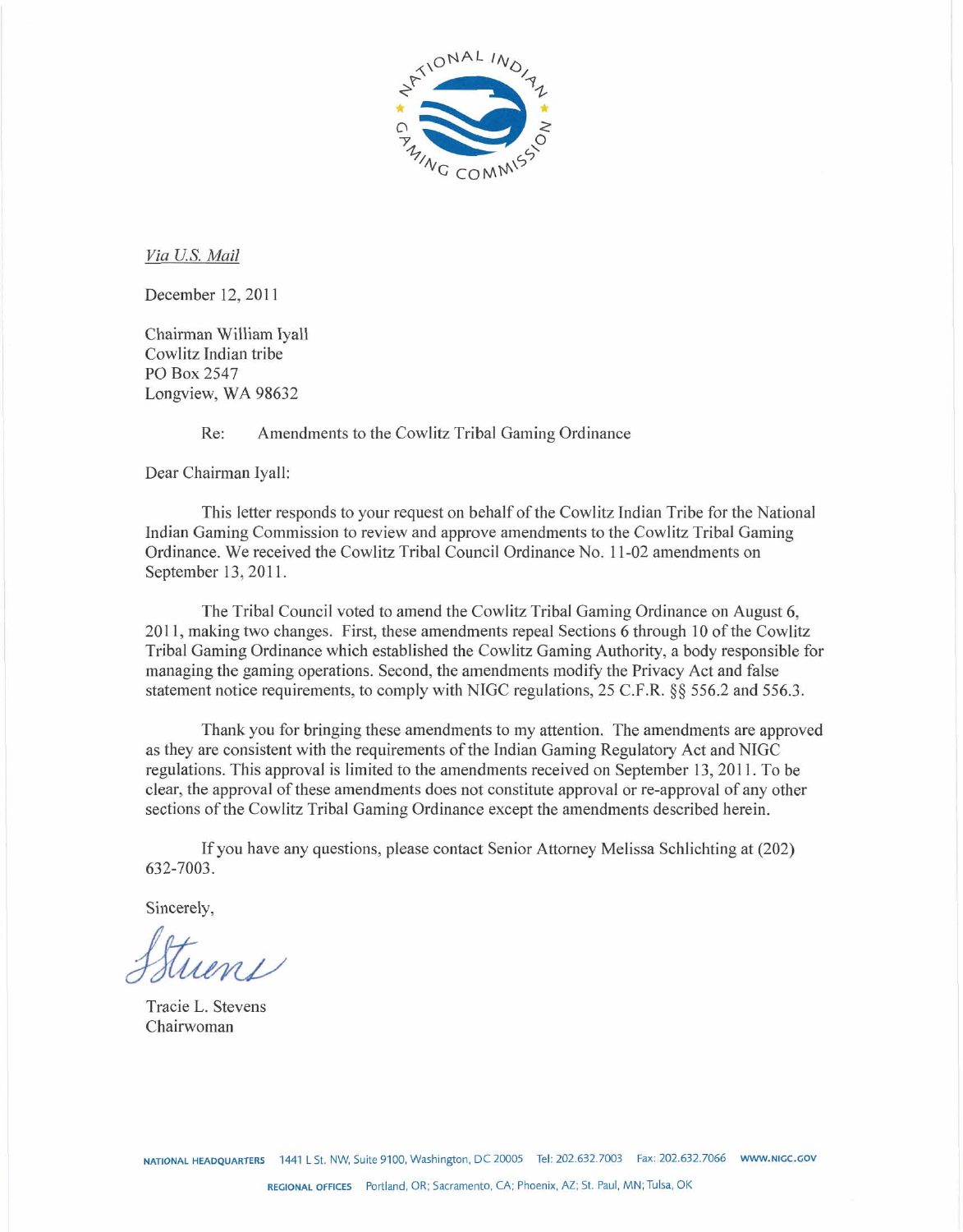## Tribal Council Otdinance No. 11-02

Short Title: Gaming Ordinance Amendment

**WHEREAS,** the Cowlitz Indian Tribe is Acknowledged as a Sovereign Indian Nation by the **United** States Government; and

**WHEREAS,** the Tribal Council is the **governing** body of the Cowlitz Indian Tribe as authorized by the tribe's Constitution and By-laws; and

**WHEREAS,** at a duly-called meeting of the Tribal Council on August 22, 2005, the Tribal Council adopted Tribal Council Ordinance No. 05-2, entitled "Gaming Ordinance" and

**WHEREAS,** ata duly-called **meeting** of the Tribal Council on October 6,2007, the Tribal Council adopted Tribal Council Ordinance No. 07-3, entitled "Gaming Ordinance Amendment," and

**WHEREAS,** at a duly-called meeting of the Tribal Council on August 6, 2011, the Tribal Council adopted Tribal Council Ordinance No. 11-01, entitled "Cowlitz Tribal Gaming Authority" establishing the Cowlitz Tribal **Gaming** Aut6ority and transferring the **powers** and duties of the Tribal Gaming Board of Directors established in Sections 6 **though** 10 of Tribal Gaming **Ordinance** to the Cowlitz Tribal Ganung Authority; and

WHEREAS, the Tribal Council wishes to amend the Tribe's gaming ordinance to to update notice **reqkments** consistent with federal regulations, and to repeal Sections 6,7,8,9, and 10 of the Tribal Gaming Ordinance;

**NOW, THEREFORE BE IT ENACTED** by the **Tribal** Council of the Cowlitz **Indian** Tribe, that Sections 6, **7,8,9,** and 10 of the Tribal Gaming **Ordinance are** hereby repealed, and

**BE IT PURTHER ENACTED** that Section30 of the Tribal Gaming Ordinance is amended to read as follows:

## "Section 30. License Application Forms – Notices.

 $\tilde{\mathbb{S}}$ 

(A) The following notice shall be placed on the application form for a key employee or a primary management official:

In compliance with the Privacy Act of 1974, the following information is provided: Solicitation of the information on this Form is authorized by 25 U.S.C. 2701 et seq. The purpose of the requested information is to determine the eligibility of individuals to be granted (employed in) a gaming license (operation). The information will be used by <u>the Tribal gaming</u><br>regulatory authorities (the <del>Tribe</del>) and by the National Indian Gaming Commission members and staff who have need for the information in the performance of their official duties. The information may be disclosed to appropriate Federal, Tribal, State, local, or foreign law enforcement and regulatory agencies when relevant to civil, criminal or regulatory investigations is provided. Sonctration or the importance or the requested information is<br>by 25 U.S.C. 2701 et seq. The purpose of the requested information is<br>to determine the eligibility of individuals to be <u>granted</u> (employed-in) a g

**Page 1 of 2**